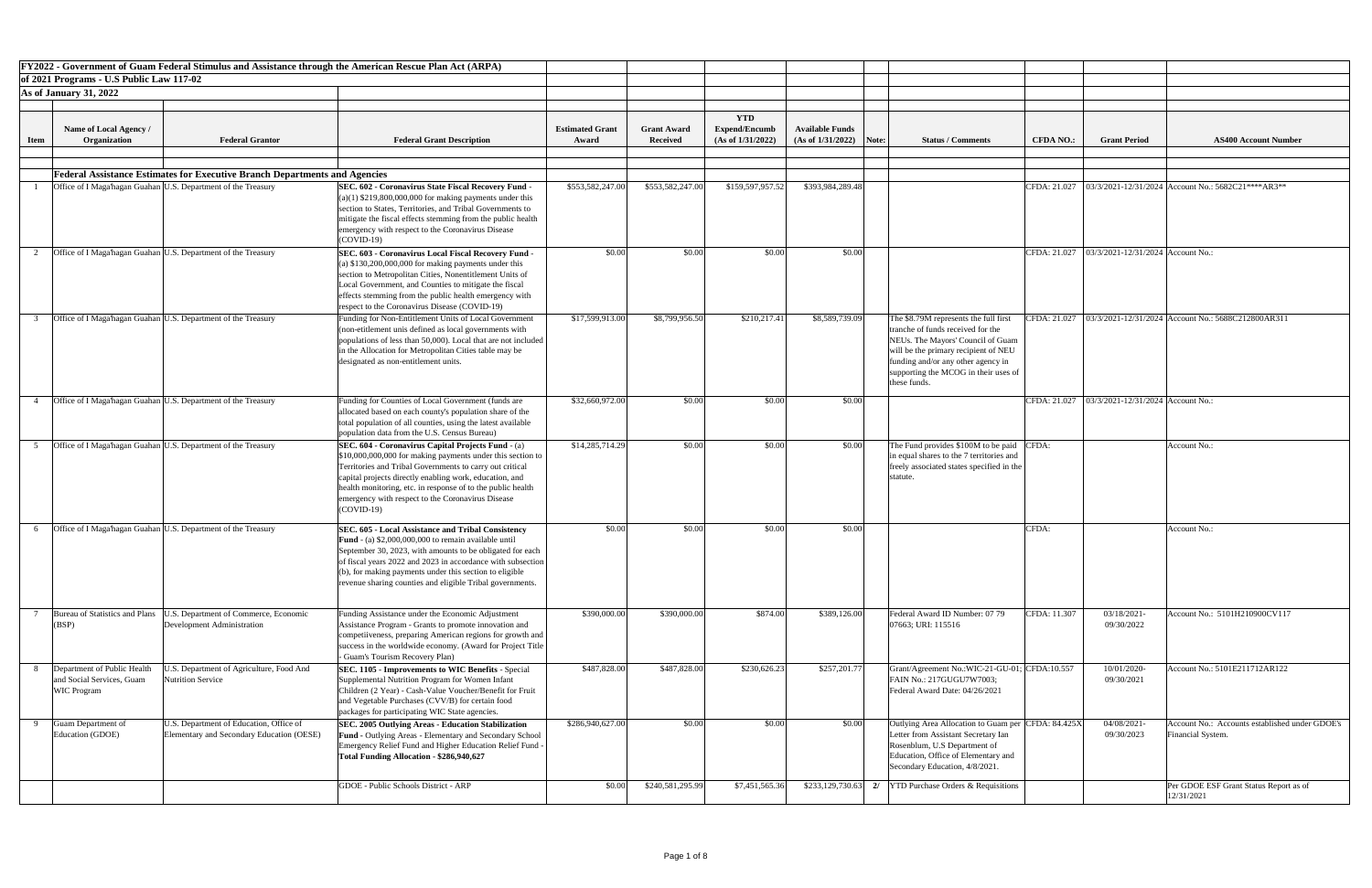|             |                                                                                        | FY2022 - Government of Guam Federal Stimulus and Assistance through the American Rescue Plan Act (ARPA)            |                                                                                                                                                                                                                                                                                                          |                        |                    |                                    |                           |                                                                                                                                                                                                                                                                                                                        |                             |                           |                                                                                                  |
|-------------|----------------------------------------------------------------------------------------|--------------------------------------------------------------------------------------------------------------------|----------------------------------------------------------------------------------------------------------------------------------------------------------------------------------------------------------------------------------------------------------------------------------------------------------|------------------------|--------------------|------------------------------------|---------------------------|------------------------------------------------------------------------------------------------------------------------------------------------------------------------------------------------------------------------------------------------------------------------------------------------------------------------|-----------------------------|---------------------------|--------------------------------------------------------------------------------------------------|
|             | of 2021 Programs - U.S Public Law 117-02                                               |                                                                                                                    |                                                                                                                                                                                                                                                                                                          |                        |                    |                                    |                           |                                                                                                                                                                                                                                                                                                                        |                             |                           |                                                                                                  |
|             | <b>As of January 31, 2022</b>                                                          |                                                                                                                    |                                                                                                                                                                                                                                                                                                          |                        |                    |                                    |                           |                                                                                                                                                                                                                                                                                                                        |                             |                           |                                                                                                  |
|             |                                                                                        |                                                                                                                    |                                                                                                                                                                                                                                                                                                          |                        |                    |                                    |                           |                                                                                                                                                                                                                                                                                                                        |                             |                           |                                                                                                  |
|             | Name of Local Agency /                                                                 |                                                                                                                    |                                                                                                                                                                                                                                                                                                          | <b>Estimated Grant</b> | <b>Grant Award</b> | <b>YTD</b><br><b>Expend/Encumb</b> | <b>Available Funds</b>    |                                                                                                                                                                                                                                                                                                                        |                             |                           |                                                                                                  |
| <b>Item</b> | Organization                                                                           | <b>Federal Grantor</b>                                                                                             | <b>Federal Grant Description</b>                                                                                                                                                                                                                                                                         | Award                  | <b>Received</b>    | (As of 1/31/2022)                  | $(As of 1/31/2022)$ Note: | <b>Status / Comments</b>                                                                                                                                                                                                                                                                                               | <b>CFDA NO.:</b>            | <b>Grant Period</b>       | <b>AS400 Account Number</b>                                                                      |
|             |                                                                                        |                                                                                                                    | <b>GDOE</b> - State Administration - ARP                                                                                                                                                                                                                                                                 | \$0.00                 | \$7,173,515.67     | \$170,798.52                       | $$7,002,717.15$ 2/        | <b>YTD Purchase Orders &amp; Requisitions</b>                                                                                                                                                                                                                                                                          |                             |                           | Per GDOE ESF Grant Status Report as of<br>12/31/2021                                             |
|             |                                                                                        |                                                                                                                    | St. John's Christian - ARP                                                                                                                                                                                                                                                                               | \$0.00                 | \$1,459,027.97     | \$2,689.75                         |                           | \$1,456,338.22 2/ YTD Purchase Orders & Requisitions                                                                                                                                                                                                                                                                   |                             |                           | Per GDOE ESF Grant Status Report as of<br>12/31/2021                                             |
|             |                                                                                        |                                                                                                                    | Guam Adventist Academy - ARP                                                                                                                                                                                                                                                                             | \$0.00                 | \$0.00             | \$0.00                             |                           | $\vert 0.00 \vert \vert 2$   YTD Purchase Orders & Requisitions                                                                                                                                                                                                                                                        |                             |                           | School did not participate                                                                       |
|             |                                                                                        |                                                                                                                    | Guahan Academy Charter School - ARP                                                                                                                                                                                                                                                                      | \$0.00                 | \$3,574,620.00     | \$2,935.44                         |                           | $\overline{\text{33,571,684.56}}$ 2/ YTD Purchase Orders & Requisitions                                                                                                                                                                                                                                                |                             |                           | Per GDOE ESF Grant Status Report as of<br>12/31/2021                                             |
|             |                                                                                        |                                                                                                                    | Office of Catholic Education - ARP                                                                                                                                                                                                                                                                       | \$0.00                 | \$26,331,871.00    | \$2,806,480.1                      |                           | $\left  \frac{23,525,390.83}{27} \right $ 2/   YTD Purchase Orders & Requisitions                                                                                                                                                                                                                                      |                             |                           | Per GDOE ESF Grant Status Report as of<br>12/31/2021                                             |
|             |                                                                                        |                                                                                                                    | Harvest Christian Academy - ARP                                                                                                                                                                                                                                                                          | \$0.00                 | \$0.00             | \$0.00                             |                           | $\boxed{\$0.00}$ 2/   YTD Purchase Orders & Requisitions                                                                                                                                                                                                                                                               |                             |                           | School did not participate                                                                       |
|             |                                                                                        |                                                                                                                    | St. Paul's Christian - ARP                                                                                                                                                                                                                                                                               | \$0.00                 | \$964,185.45       | \$25.35                            |                           | $\left  \frac{1}{2} \right $ (160.10) 2/ [YTD Purchase Orders & Requisitions                                                                                                                                                                                                                                           |                             |                           | Per GDOE ESF Grant Status Report as of<br>12/31/2021                                             |
|             |                                                                                        |                                                                                                                    | Japanese School of Guam - ARP                                                                                                                                                                                                                                                                            | \$0.00                 | \$0.00             | \$0.00                             |                           | $\vert 0.00 \vert \vert 2$   YTD Purchase Orders & Requisitions                                                                                                                                                                                                                                                        |                             |                           | School did not participate                                                                       |
|             |                                                                                        |                                                                                                                    | SIFA Academy Charter School - ARP                                                                                                                                                                                                                                                                        | \$0.00                 | \$1,918,442.82     | \$274,591.16                       | $$1,643,851.66$ 2/        | <b>YTD Purchase Orders &amp; Requisitions</b>                                                                                                                                                                                                                                                                          |                             |                           | Per GDOE ESF Grant Status Report as of<br>12/31/2021                                             |
|             |                                                                                        |                                                                                                                    | iLearn Academy Charter School - ARP                                                                                                                                                                                                                                                                      | \$0.00                 | \$4,937,668.10     | \$11,811.33                        |                           | $\left  \frac{4,925,856.77}{2} \right $ 2/   YTD Purchase Orders & Requisitions                                                                                                                                                                                                                                        |                             |                           | Per GDOE ESF Grant Status Report as of<br>12/31/2021                                             |
| 10          | Humanities (GCAHA)                                                                     | Guam Council on the Arts and National Foundation on the Arts and Humanities<br>(NEA)                               | <b>SEC. 2021. National Endowment for the Arts - American</b><br>Rescue Plan Grants to Local Arts Agencies for Subgranting<br>(To preserve jobs and maintain operations to fuel the<br>recovery of the nations arts sector from the devastating<br>economic and health effects of the COVID-19 pandemic.) | \$173,700.00           | \$173,700.00       | \$0.00                             | \$173,700.00              | <b>ARP Funding Amendment; Federal</b><br>Award ID No.: 1863355-61-20;<br>Federal Award Date: 7/01/2021;                                                                                                                                                                                                                | CFDA: 45.025                | 10/01/2021-<br>09/30/2022 | Account No.: 5101H214000AR102                                                                    |
|             | Guam Public Library System                                                             | nstitute of Museum and Library Services                                                                            | SEC. 2023. Institute of Museum and Library Services -<br>State Library Program - LSTA ARPA State Grants, Office<br>of Library Services                                                                                                                                                                   | \$236,779.00           | \$236,779.00       | \$37,787.53                        | \$198,991.47              | Federal Award ID Number: LS-<br>250250-OLS-21                                                                                                                                                                                                                                                                          | CFDA: 45.310                | 04/08/2021-<br>09/30/2022 | Account No.: 5101H211800CV110                                                                    |
| 12          | Public Health and Social<br>Services (DPHSS)                                           | U.S. Department of Health and Human Services,<br>Administration for Children and Families, Office<br>of Child Care | SEC. 2201- Child Care and Development Block Grants -<br>American Rescue Plan (ARP) Child Care Supplemental<br>Discretionary Funds                                                                                                                                                                        | \$27,498,602.00        | \$27,498,602.00    | \$0.00                             | \$27,498,602.00           | Grant Award No.: 2101GUCDC6:<br>Federal Award Date: 4/14/2021                                                                                                                                                                                                                                                          | CFDA: 93.575                | 10/01/2020<br>09/30/2024  | Account No.: 5101H211732AR112                                                                    |
| 13          | Public Health and Social<br>Services (DPHSS)                                           | of Child Care                                                                                                      | U.S. Department of Health and Human Services, SEC. 2202 - Child Care Stabilization (Block grant for<br>Administration for Children and Families, Office  qualified child care providers) - CCDBG ARPA 2021                                                                                               | \$43,981,253.00        | \$43,981,253.00    | \$16,805,396.54                    | \$27,175,856.46           | Grant Award No.: 2101GUCSC6;<br>Federal Award Date: 4/14/2021                                                                                                                                                                                                                                                          | CFDA: 93.575   10/01/2020 - | 09/30/2023                | Account No.: 5101H211732AR111                                                                    |
| 14          | Public Health and Social<br>Services (DPHSS)                                           | U.S. Department of Health and Human Services,<br>Administration for Community Living                               | <b>SEC. 2921 - Older Americans Act (Funding for COVID</b><br>vaccinations outreach, education, transportation,<br>communication to facilitate the vaccination of older<br>individuals.                                                                                                                   | \$3,504,888.00         | \$0.00             |                                    |                           | Allocation to Guam to be determined. CFDA:<br>(From the sum appropriated for a<br>fiscal year to the Virgin Islands, Guam<br>and American Samoa shall be<br>allotted an amount equal to one-half of<br>1 percent of such sum and (B) each<br>other State shall be allotted an amoun<br>equal to 1 percent of such sum. |                             |                           | Account No.:                                                                                     |
| 15          | Department of Public Health<br>of Senior Citizens                                      | U.S. Department of Health and Human Services,<br>and Social Services, Division Administration for Community Living | (SSC6) American Rescue Plan (ARP) for Supportive<br>Services under Title III-B of the Olders Americans Act<br>$(OAA)$ of 1965                                                                                                                                                                            |                        | \$1,141,469.00     | \$1,118,239.34                     | \$23,229.66               | Federal Matching; Grant Award No.:<br>2101GUSSC6-00; Federal Award<br>Date: 05/03/2021; Federal Matching<br>$(85\%)$ - \$970,249; Local Match $(15\%)$<br>$-$ \$171,220                                                                                                                                                | CFDA: 93.044                | 04/01/2021<br>09/30/2024  | Federal Match Account No.: 5101G211730AR130;<br>and Local Match Account No.:<br>5602G211730MT962 |
|             | 16  Department of Public Health<br>and Social Services, Division<br>of Senior Citizens | U.S. Department of Health and Human Services,<br>Administration for Community Living                               | (SSC6) American Rescue Plan (ARP) for Adminstrative for<br>State Office on Aging (SOA) from Title III-B of the Olders<br>Americans Act (OAA) of 1965                                                                                                                                                     |                        | \$232,001.00       | \$0.00                             | \$232,001.00              | Federal Matching; Grant Award No.:<br>2101GUSSC6-00; Federal Award<br>Date: 05/03/2021; Federal Matching<br>$(75%) - $174,001$ ; Local Match $(25%)$<br>$-$ \$58,000                                                                                                                                                   | CFDA: 93.044                | 04/01/2021-<br>09/30/2024 | Federal Match Account No.: 5101G211730AR126;<br>and Local Match Account No.:<br>5602G211730MT961 |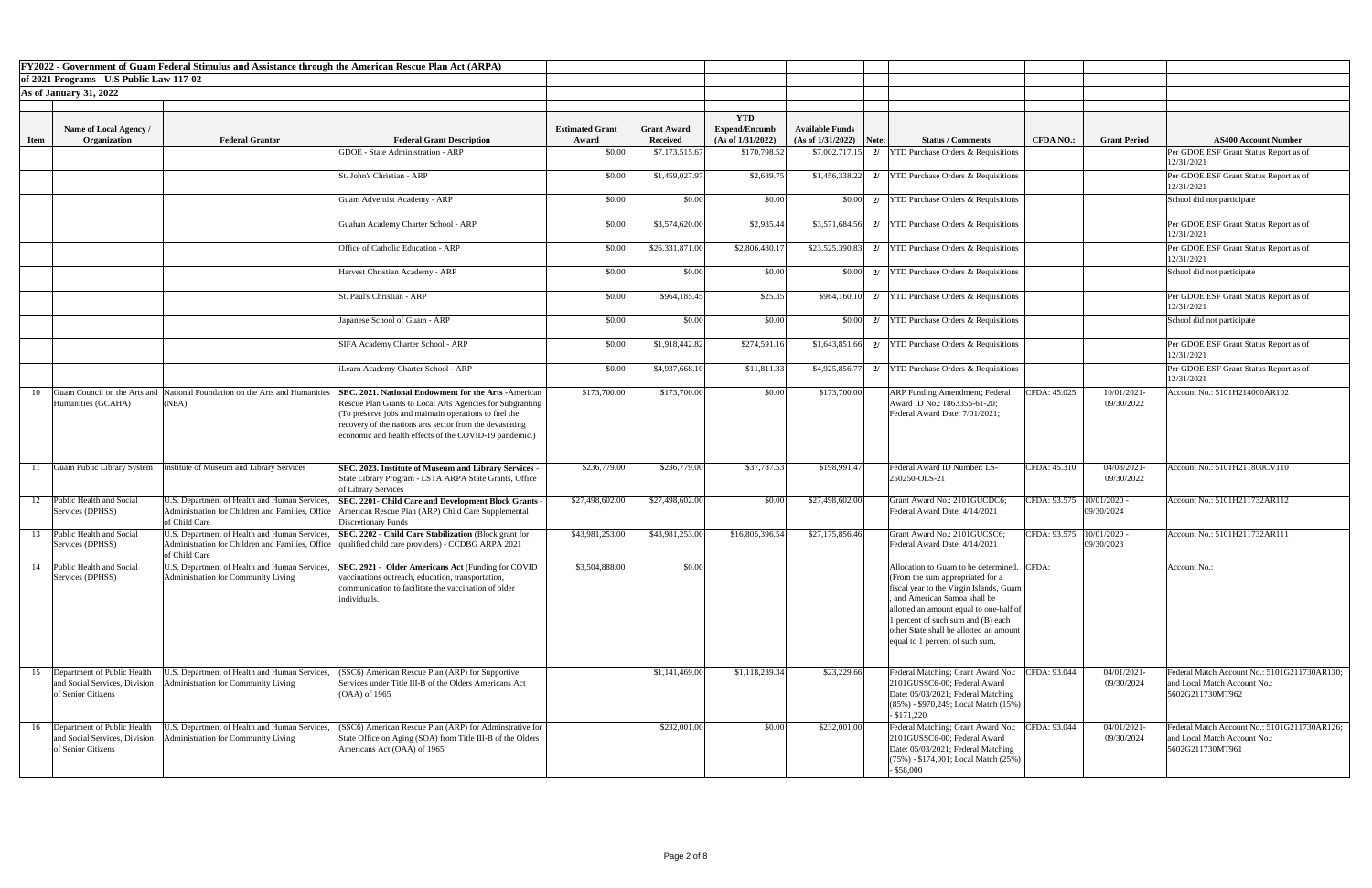|             |                                                                                       | FY2022 - Government of Guam Federal Stimulus and Assistance through the American Rescue Plan Act (ARPA)     |                                                                                                                                                                                                                                                                                                                         |                        |                    |                                    |                           |                                                                                                                                                                        |                           |                              |                                                                                                  |
|-------------|---------------------------------------------------------------------------------------|-------------------------------------------------------------------------------------------------------------|-------------------------------------------------------------------------------------------------------------------------------------------------------------------------------------------------------------------------------------------------------------------------------------------------------------------------|------------------------|--------------------|------------------------------------|---------------------------|------------------------------------------------------------------------------------------------------------------------------------------------------------------------|---------------------------|------------------------------|--------------------------------------------------------------------------------------------------|
|             | of 2021 Programs - U.S Public Law 117-02                                              |                                                                                                             |                                                                                                                                                                                                                                                                                                                         |                        |                    |                                    |                           |                                                                                                                                                                        |                           |                              |                                                                                                  |
|             | <b>As of January 31, 2022</b>                                                         |                                                                                                             |                                                                                                                                                                                                                                                                                                                         |                        |                    |                                    |                           |                                                                                                                                                                        |                           |                              |                                                                                                  |
|             |                                                                                       |                                                                                                             |                                                                                                                                                                                                                                                                                                                         |                        |                    |                                    |                           |                                                                                                                                                                        |                           |                              |                                                                                                  |
|             | Name of Local Agency /                                                                |                                                                                                             |                                                                                                                                                                                                                                                                                                                         | <b>Estimated Grant</b> | <b>Grant Award</b> | <b>YTD</b><br><b>Expend/Encumb</b> | <b>Available Funds</b>    |                                                                                                                                                                        |                           |                              |                                                                                                  |
| <b>Item</b> | Organization                                                                          | <b>Federal Grantor</b>                                                                                      | <b>Federal Grant Description</b>                                                                                                                                                                                                                                                                                        | Award                  | <b>Received</b>    | (As of 1/31/2022)                  | $(As of 1/31/2022)$ Note: | <b>Status / Comments</b>                                                                                                                                               | <b>CFDA NO.:</b>          | <b>Grant Period</b>          | <b>AS400 Account Number</b>                                                                      |
| 17          | Department of Public Health<br>and Social Services, Division<br>of Senior Citizens    | .S. Department of Health and Human Services<br>dministration for Community Living                           | (CMC6) American Rescue Plan (ARP) for Congregate<br>Meals under Title III-C1 of the Olders Americans Act<br>$(OAA)$ of 1965                                                                                                                                                                                             |                        | \$877,941.00       | \$830,853.50                       | \$47,087.50               | Federal Matching; Grant Award No.:<br>2101GUCMC6-00; Federal Award<br>Date: 05/03/2021; Federal Matching<br>$(85%)$ - \$746,250; Local Match (15%)<br>$-$ \$131,691    | CFDA: 93.045              | 04/01/2021<br>09/30/2024     | Federal Match Account No.: 5101G211730AR115;<br>and Local Match Account No.:<br>5602G211730MT957 |
|             | 18 Department of Public Health<br>and Social Services, Division<br>of Senior Citizens | U.S. Department of Health and Human Services,<br>dministration for Community Living                         | (HDC6) American Rescue Plan (ARP) for Home Delivered<br>Meals under Title III-C2 of the Olders Americans Act<br>$(OAA)$ of 1965                                                                                                                                                                                         |                        | \$1,316,912.00     | \$1,188,110.98                     | \$128,801.02              | Federal Matching; Grant Award No.:<br>2101GUHDC6-00; Federal Award<br>Date: 05/03/2021; Federal Matching<br>$(85\%)$ - \$1,119,375; Local Match<br>$(15\%) - $197,537$ | CFDA: 93.045              | 04/01/2021<br>09/30/2024     | Federal Match Account No.: 5101G211730AR133;<br>and Local Match Account No.:<br>5602G211730MT963 |
| 19          | Department of Public Health<br>and Social Services, Division<br>of Senior Citizens    | U.S. Department of Health and Human Services,<br>dministration for Community Living                         | (PHC6) American Rescue Plan (ARP) for Preventive Health<br>under Title III-D of the Olders Americans Act (OAA) of<br>1965                                                                                                                                                                                               |                        | \$109,450.00       | \$97,450.00                        | \$12,000.00               | 100% Federal; Grant Award No.:<br>2101GUPHC6-00; Federal Award<br>Date: 05/03/2021; Federal 100%                                                                       | CFDA: 93.043              | 04/01/2021<br>09/30/2024     | Account No.: 5101H211730AR136                                                                    |
|             | 20 Department of Public Health<br>and Social Services, Division<br>of Senior Citizens | U.S. Department of Health and Human Services,<br><b>Administration for Community Living</b>                 | (FCC6) American Rescue Plan (ARP) for Family<br>Caregivers under Title III-E of the Olders Americans Act<br>$(OAA)$ of 1965                                                                                                                                                                                             |                        | \$480,917.00       | \$257,840.01                       | \$223,076.99              | Federal Matching; Grant Award No.:<br>2101GUFCC6-0S; Federal Award<br>Date: 05/03/2021; Federal Matching<br>$(75%)$ - \$360,688; Local Match (25%)<br>$-$ \$120,229    | CFDA: 93.052              | 10/01/2020-<br>09/30/2024    | Federal Match Account No.: 5101G211730AR125;<br>and Local Match Account No.:<br>5602G211730MT958 |
|             | Department of Public Health<br>and Social Services, Division<br>of Senior Citizens    | U.S. Department of Health and Human Services,<br>Administration for Community Living                        | (OMC6) American Rescue Plan (ARP) for Ombudsman<br>Program Title III-E of the Olders Americans Act (OAA) of<br>1965                                                                                                                                                                                                     |                        | \$24,875.00        | \$4,894.92                         | \$19,980.08               | 100% Federal; Grant Award No.:<br>2101GUOMC6-00; Federal Award<br>Date: 05/03/2021; Federal Matching<br>$(100\%)$                                                      | CFDA: 93.042              | 04/01/2021-<br>09/30/2024    | Account No.: 5101H211730AR132                                                                    |
|             | Public Health and Social<br>Services (DPHSS)                                          | U.S. Department of Health and Human Services,<br>Centers for Disease Control and Prevention<br>(CDC)        | SEC. 2301 - Funding for COVID-19 Vaccine Activities<br>at the Centers for Disease Control and Prevention - IP19-<br>1901-YR02 FY2020 Immunization & Vaccines for Children<br>(VFC) Grants-Combined CARES #4 (COVID-19<br>Vaccination Supplement 4 Funding)                                                              | \$1,975,190.00         | \$1,975,190.00     | \$631,346.85                       | \$1,343,843.15            | Grant Award No.: 6 NH23IP922638-<br>02-05; FAIN No.: NH231P922638;<br>Federal Award Date: 03/31/2021                                                                   | CFDA: 93.268              | 07/01/2020-<br>06/30/2024    | Account No.: 5101H211713CV138                                                                    |
|             | Public Health and Social<br>Services (DPHSS)                                          | U.S. Department of Health and Human Services,<br>Centers for Disease Control and Prevention<br>(CDC)        | IP19-1901-YR02 FY2020 Immunization & Vaccines for<br>Children (VFC) Grants-Combined CARES #4 PART 2<br>(COVID-19 Vaccination Supplement Funding)                                                                                                                                                                        | \$123,706.00           | \$123,706.00       | \$0.00                             | \$123,706.00              | Grant Award No.: 6 NH23IP922638-<br>02-06; FAIN No.: NH231P922638;<br>Federal Award Date: 05/03/2021                                                                   | CFDA: 93.268              | 07/01/2020-<br>06/30/2024    | Account No.: 5101H211713CV140                                                                    |
| 24          | Public Health and Social<br>Services (DPHSS)                                          | U.S. Department of Health and Human Services,<br><b>Centers for Disease Control and Prevention</b><br>(CDC) | SEC. 2401 - Funding for COVID-19 Testing, Contact<br>Tracing, and Mitigation Activities - Epidemiology and<br>Laboratory Capacity for Infectious Diseases (ELC)<br>Reopening Schools Grant through the American Rescue<br>Plan Act of 2021 (Support for Screening Testing to Reopen<br>& Keep Schools Operating Safely) | \$5,075,137.00         | \$5,075,137.00     | \$858,360.69                       | \$4,216,776.31            | 100% Federal; Grant award No.: 6<br>NU50CK000531-02-12; Federal<br>Award Date 04/08/2021                                                                               | CFDA: 93.323              | 08/01/2020<br>07/31/2022     | Account No.: 5101H211713AR139                                                                    |
| 25          | Public Health and Social<br>Services (DPHSS)                                          | U.S. Department of Health and Human Services,<br><b>Health Resources and Services Administration</b>        | American Rescue Plan Act Funding for Health Centers                                                                                                                                                                                                                                                                     | \$2,365,750.00         | \$2,365,750.00     | \$342,142.19                       | \$2,023,607.81            | 100% Federal; Grant award No.: 1<br>H8FCS41225-01-00; Federal Award<br>Date 03/26/2021                                                                                 | CFDA: 93.224              | $04/01/2021$ -<br>03/31/2023 | Account No.: 5105H211716AR109                                                                    |
|             | 26 Public Health and Social<br>Services (DPHSS)                                       | U.S. Department of Health and Human Services,<br>Centers for Medicare & Medicaid Services                   | Medicaid American Rescue Plan Act - Medicaid Assistance<br>Payments (MAP/ARP)                                                                                                                                                                                                                                           | \$820,000.00           | \$820,000.00       | \$33,581.27                        | \$786,418.73              | 100% Federal; Grant award No.:<br>2105GQARPT; Federal Award Date<br>07/01/2021                                                                                         | CFDA: 93.778 07/01/2021 - | 10/01/2021                   | Account No.: 5101H211723AR152                                                                    |
|             | Public Health and Social<br>Services (DPHSS)                                          | U.S. Department of Health and Human Services,<br>Administration for Children and Families                   | <b>SEC. 2911 - Low Income Home Energy Assistance</b><br><b>Program</b> (Administered by Public Health, provides<br>financial assistance for cooling expenses to qualified<br>households. Financial assistance can include payment for:<br>past-due utility bills, disconnection/reconnection fees.)                     | \$816,537.00           | \$816,537.00       | \$362,865.23                       | \$453,671.77              | 100% Federal; Grant award No.:<br>2101GUI5C6; Federal Award Date<br>05/04/2021                                                                                         | CFDA: 93.568              | $03/11/2021$ -<br>09/30/2022 | Account No.: 5101H211726AR113                                                                    |
| 28          | Administration                                                                        | U.S. Department of the Treasury                                                                             | SEC. 3206 (d)(4) Homeowner Assistance Fund -<br><b>Territory Set-Aside - Program payments and</b><br><b>Administrative Costs</b>                                                                                                                                                                                        | \$13,587,562.00        | \$12,228,806.00    | \$0.00                             | \$12,228,806.00           | Allocation to Guam per U.S.<br>Department of Treasury, Homeowner<br>Assistance Fund, Data and<br>Methodology for State and Territory<br>Allocation, April 14, 2021.    | CFDA:                     | $04/14/2021$ -<br>09/30/2024 | Account No.: 5687C210607AR643                                                                    |
|             | Administration                                                                        | U.S. Department of the Treasury                                                                             | SEC. 3206 (d)(4) Homeowner Assistance Fund -<br>Territory Set-Aside - Administrative Costs                                                                                                                                                                                                                              | \$0.00                 | \$1,358,756.00     | \$143,229.84                       | \$1,215,526.16            | Allocation to Guam per U.S.<br>Department of Treasury, Homeowner<br>Assistance Fund, Data and<br>Methodology for State and Territory<br>Allocation, April 14, 2021.    | CFDA:                     | $04/14/2021 -$<br>09/30/2024 | Account No.: 5687C210607AR644                                                                    |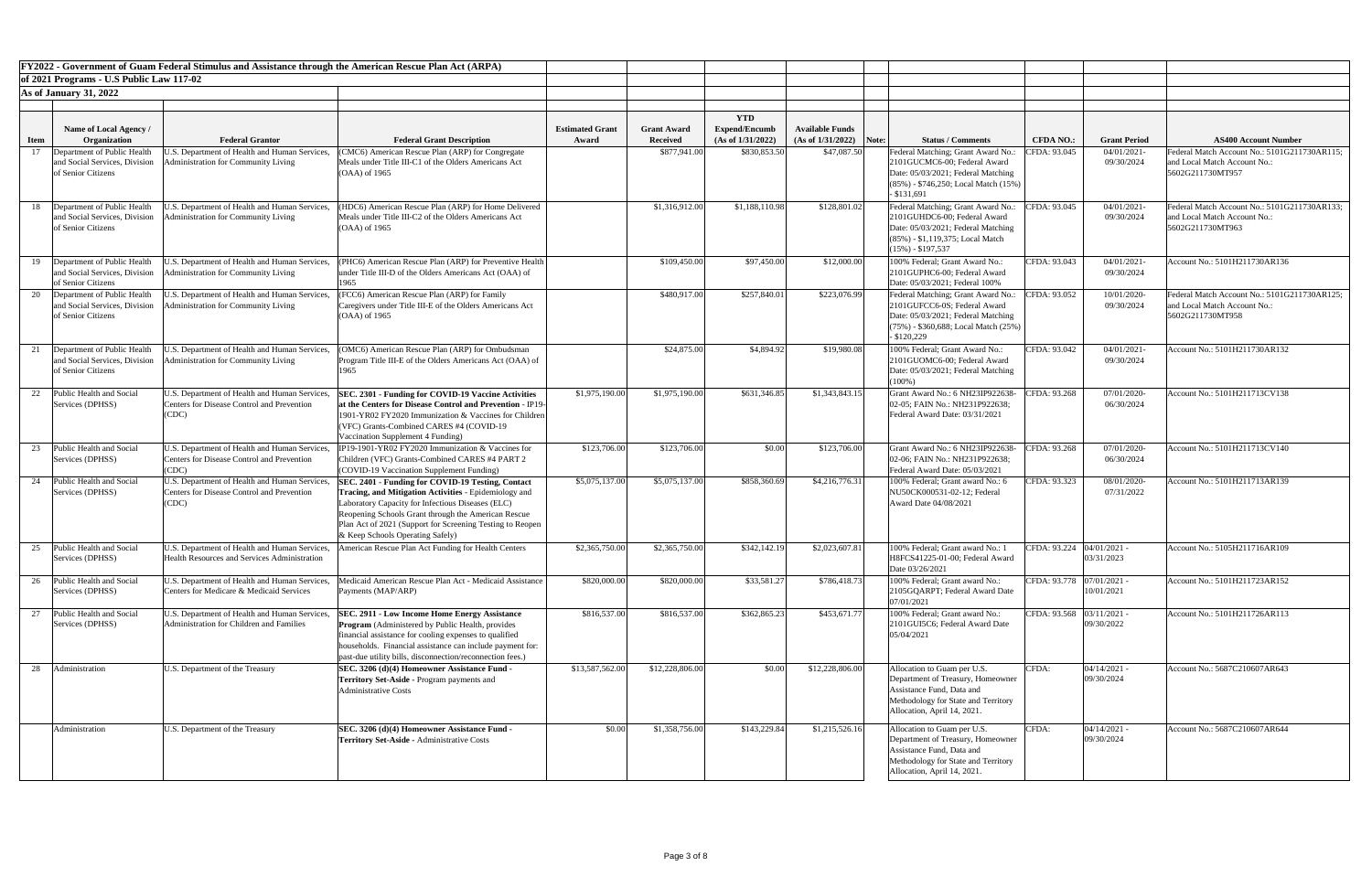|             |                                                 |                                                                                            | FY2022 - Government of Guam Federal Stimulus and Assistance through the American Rescue Plan Act (ARPA)                                                                                                                                                                    |                        |                    |                      |                           |                                                                                                                                                                                                        |                             |                                         |                                                                                                                                                                                                                                                                              |
|-------------|-------------------------------------------------|--------------------------------------------------------------------------------------------|----------------------------------------------------------------------------------------------------------------------------------------------------------------------------------------------------------------------------------------------------------------------------|------------------------|--------------------|----------------------|---------------------------|--------------------------------------------------------------------------------------------------------------------------------------------------------------------------------------------------------|-----------------------------|-----------------------------------------|------------------------------------------------------------------------------------------------------------------------------------------------------------------------------------------------------------------------------------------------------------------------------|
|             | of 2021 Programs - U.S Public Law 117-02        |                                                                                            |                                                                                                                                                                                                                                                                            |                        |                    |                      |                           |                                                                                                                                                                                                        |                             |                                         |                                                                                                                                                                                                                                                                              |
|             |                                                 |                                                                                            |                                                                                                                                                                                                                                                                            |                        |                    |                      |                           |                                                                                                                                                                                                        |                             |                                         |                                                                                                                                                                                                                                                                              |
|             | <b>As of January 31, 2022</b>                   |                                                                                            |                                                                                                                                                                                                                                                                            |                        |                    |                      |                           |                                                                                                                                                                                                        |                             |                                         |                                                                                                                                                                                                                                                                              |
|             |                                                 |                                                                                            |                                                                                                                                                                                                                                                                            |                        |                    | <b>YTD</b>           |                           |                                                                                                                                                                                                        |                             |                                         |                                                                                                                                                                                                                                                                              |
|             | Name of Local Agency /                          |                                                                                            |                                                                                                                                                                                                                                                                            | <b>Estimated Grant</b> | <b>Grant Award</b> | <b>Expend/Encumb</b> | <b>Available Funds</b>    |                                                                                                                                                                                                        |                             |                                         |                                                                                                                                                                                                                                                                              |
| <b>Item</b> | Organization                                    | <b>Federal Grantor</b>                                                                     | <b>Federal Grant Description</b>                                                                                                                                                                                                                                           | Award                  | <b>Received</b>    | (As of 1/31/2022)    | $(As of 1/31/2022)$ Note: | <b>Status / Comments</b>                                                                                                                                                                               | <b>CFDA NO.:</b>            | <b>Grant Period</b>                     | <b>AS400 Account Number</b>                                                                                                                                                                                                                                                  |
| 29          | Department of Labor                             | J.S. Department of Labor, Employment and                                                   | Pandemic Unemployment Assistance Program ("PUA")                                                                                                                                                                                                                           | \$0.00                 | \$0.00             | \$0.00               | $$0.00\,$ 3/              |                                                                                                                                                                                                        | CFDA:                       |                                         | Account No.:                                                                                                                                                                                                                                                                 |
|             |                                                 | <b>Training Administration</b>                                                             | and Federal Pandemic Unemployment Compensation<br>"FPUC") Programs and Lost Wages Assistance -<br>American Rescue Plan (ARP) extends and cover<br>unemployment benefits until September 4, 2021.<br>Authorized payments totalling \$13.3M to date under this<br>extension. |                        |                    |                      |                           |                                                                                                                                                                                                        |                             |                                         |                                                                                                                                                                                                                                                                              |
|             | Department of Labor                             | J.S. Department of Labor, Employment and<br><b>Training Administration</b>                 | Pandemic Unemployment Assistance Program ("PUA")                                                                                                                                                                                                                           |                        | \$6,600,000.00     | \$6,600,000.00       | \$0.00                    |                                                                                                                                                                                                        | CFDA: 17.225 04/01/2019 -   | 06/30/2022                              | Account No.: 5679C202400CV603                                                                                                                                                                                                                                                |
|             | Department of Labor                             | J.S. Department of Labor, Employment and<br><b>Training Administration</b>                 | Federal Pandemic Unemployment Compensation ("FPUC")<br>Programs                                                                                                                                                                                                            |                        | \$6,600,000.00     | \$6,600,000.00       | \$0.00                    |                                                                                                                                                                                                        | CFDA: 17.225 04/01/2020 -   | 06/30/2022                              | Account No.: 5679C202400CV604                                                                                                                                                                                                                                                |
|             | Department of Labor                             | J.S. Department of Homeland Security, Federal<br><b>Emergency Management Agency (FEMA)</b> | Other Needs Assistance (ONA) - Supplemental Payments<br>for Lost Wages - Benefits                                                                                                                                                                                          |                        | \$112,000.00       | \$112,000.00         | \$0.00                    |                                                                                                                                                                                                        | CFDA: 97.050 08/01/2020 -   | 9/27/2021                               | Account No.: 5101B202400CV106 / Local Accoun<br>No.: 5100B202400MT950                                                                                                                                                                                                        |
| 30          | Department of Labor                             | J.S. Department of Labor, Employment and<br><b>Training Administration</b>                 | <b>PUA and FPUC - Fraud Administrative Costs - Fraud</b><br><b>Admininstratiive Costs</b>                                                                                                                                                                                  | \$660,000.00           | \$660,000.00       | \$424,708.10         | \$235,291.90              | 100% Federal; Grant award No.: U<br>34836-20-55-A-66; Mod No. 0-13<br>Mod No. 14; Effective Date<br>07/01/2021                                                                                         | CFDA: 17.225                | 01/01/2021<br>06/30/2022                | Account No.: 5101H212400CV105                                                                                                                                                                                                                                                |
|             | Department of Labor                             | U.S. Department of Labor, Employment and<br><b>Training Administration</b>                 | PUA and FPUC - Administrative Costs - FPUC<br><b>Administrative Costs</b>                                                                                                                                                                                                  | \$150,000.00           | \$150,000.00       | \$129,745.05         | \$20,254.95               | 100% Federal; Grant award No.: UI<br>34836-20-55-A-66; Mod No. 0-13                                                                                                                                    |                             | EFDA: 17.225 01/01/2021 -<br>06/30/2022 | Account No.: 5101H212400CV107                                                                                                                                                                                                                                                |
|             | Taxation                                        | 32 Department of Revenue and U.S. Department of the Treasury                               | Sec 9601: Part I: Subtitle G - EIP Payment - (\$1,400 to<br>individuals and \$2,800 for Joint Filers) - Guam EIP 3                                                                                                                                                         | \$241,000,000.00       | \$241,000,000.00   | \$224,269,373.00     | \$16,730,627.00           | Per DRT Media Release dated<br>$5/1/2021$ , the IRS and U.S. Treasury<br>approved \$241.0 Million for Guam's<br>EIP 3 Program, and have approved the<br>advance of 90% to be transferred to<br>Govguam | CFDA:                       |                                         | Per DRT Media Release dated 9/16/2021, from<br>April 10, 2021 through September 16, 2021, DRT<br>processed over 87,269 EIP 3 program payments<br>totalling \$224,69,373.                                                                                                     |
|             | 33 Department of Revenue and<br>Taxation        | J.S. Department of the Treasury                                                            | Sec 9601: Part I: Subtitle G - EIP Payment - (\$1,400 to<br>individuals and \$2,800 for Joint Filers) - Administrative<br>Costs                                                                                                                                            | \$347,000.00           | \$347,000.00       | \$0.00               | \$347,000.00              | Per DRT Media Release, the Guam<br>2/<br>DRT was also approved for<br>approximately \$347,000 in<br>administrative expenses.                                                                           | CFDA:                       |                                         | Account No.:                                                                                                                                                                                                                                                                 |
|             | 34 Department of Revenue and<br>Taxation        | J.S. Department of the Treasury                                                            | Sec 9611: Part II: Subtitle G - Child Tax Credit<br>(increases from \$1,000 to \$3,000 per child) Imementation<br>of the Advance Child Tax Credit (CTC) Program for Guam<br>per CTC Plan submitted by DRT and approved by IRS and<br>U.S Treasury.                         | \$93,537,000.00        | \$93,537,000.00    | \$31,326,325.00      | \$62,210,675.00           | Per DRT Media Release 8/18/2021<br>the IRS and U.S. Treasury approved a<br>total of \$93.5M in initial funding for<br>the Advance Child Tax Credit.                                                    | CFDA:                       |                                         | Per DRT Media Release dated 10/25/2021, DRT ha<br>processed: Install#1, $9/20/21$ , 15,556 payments,<br>[\$8,499,895; Install#2, 9/30/2021, 15,460 payment,<br>\\$8,444,900; Install#3, 10/15/2021, 18,582<br>payments, \$14,381,530. Total 49,598 payments-<br>\$31,326,325 |
|             | Department of Revenue and<br>Taxation           | I.S. Department of the Treasury                                                            | Sec 9611: Part II: Subtitle G - Child Tax Credit<br>(increases from \$1,000 to \$3,000 per child) Imementation<br>of the Advance Child Tax Credit (CTC) Program for Guam<br>per CTC Plan submitted by DRT and approved by IRS and<br><b>U.S Treasury.</b>                  | \$300,000.00           | \$300,000.00       | \$281,402.80         | \$18,597.20               | Per DRT Media Release 8/18/2021.<br>the DRT was also approved to receive<br>\$300,000 to fund administrative<br>expenses.                                                                              | CFDA:                       | 03/11/2021 -<br>12/31/2024              | Account No.: 5686C210800AR350                                                                                                                                                                                                                                                |
|             | 36 Department of Revenue and<br>Taxation        | J.S. Department of the Treasury                                                            | Sec 7503B of Sec 9625 of Part III: Subtitle G - Earned<br><b>Income Tax Credit</b> (includes Guam as reimbursement<br>prospectively)                                                                                                                                       | \$54,000,000.00        | \$0.00             | \$0.00               | \$0.00                    |                                                                                                                                                                                                        | CFDA:                       |                                         | Account No.:                                                                                                                                                                                                                                                                 |
|             | 37 Public Health and Social<br>Services (DPHSS) | U.S. Department of Agriculture, Food And<br>Nutrition Service                              | Supplemental Nutrition Assistance Program (SNAP)<br>FFY2021 SAE Pandemic Electronic Benefits Transfer (P-<br>EBT) - SNAP Benefits Issuance to School Children in<br>SNAP & Non-SNAP Households                                                                             | \$36,706,392.90        | \$32,321,060.00    | \$32,321,059.80      | \$0.20                    | 100% Federal; Grant award No.:<br><b>Federal Award Date:</b>                                                                                                                                           | CFDA: 10.649   10/01/2020 - | 09/30/2021                              | Per DPHSS PEBT Statistical Report for total<br>Benefits Issued. GDOE - Cards Distributed is<br>$25,985$ & Benefit Amount is \$1,243.32, Balance to<br>distribute - 1,556; DoDEA is 40 & Benefit Amount<br>is \$334.74, Balance to distribute -10                             |
| 38          | Public Health and Social<br>Services (DPHSS)    | U.S. Department of Agriculture, Food And<br><b>Nutrition Service</b>                       | Supplemental Nutrition Assistance Program (SNAP)<br>FFY2021 SAE Pandemic Electronic Benefits Transfer (P-<br>EBT) - Total Allocation for Administrative Costs -<br>\$299,275                                                                                               | \$996,370.66           | \$0.00             | \$0.00               | \$0.00                    | 100% Federal; Grant award No.:<br>7GU400GU6; Federal Award Date<br>[07/01/2021 and Amendment No. 001;<br>Date: 09/30/2021                                                                              | CFDA: 10.649 10/01/2020 -   | 09/30/2022                              | Account No.: 5101H211729AR***                                                                                                                                                                                                                                                |
| 39          | Public Health and Social<br>Services (DPHSS)    | U.S. Department of Agriculture, Food And<br>Nutrition Service                              | Supplemental Nutrition Assistance Program (SNAP)<br>FFY2021 SAE Pandemic Electronic Benefits Transfer (P-<br><b>EBT</b> ) - Certification                                                                                                                                  | \$0.00                 | \$599,183.66       | \$162,707.53         | \$436,476.13              | 100% Federal; Grant award No.:<br>7GU400GU6; Federal Award Date<br>$[07/01/2021$ and Amendment No. 001;<br>Date: 09/30/2021                                                                            | CFDA: 10.649   10/01/2020 - | 09/30/2022                              | Account No.: 5101H211729AR120                                                                                                                                                                                                                                                |

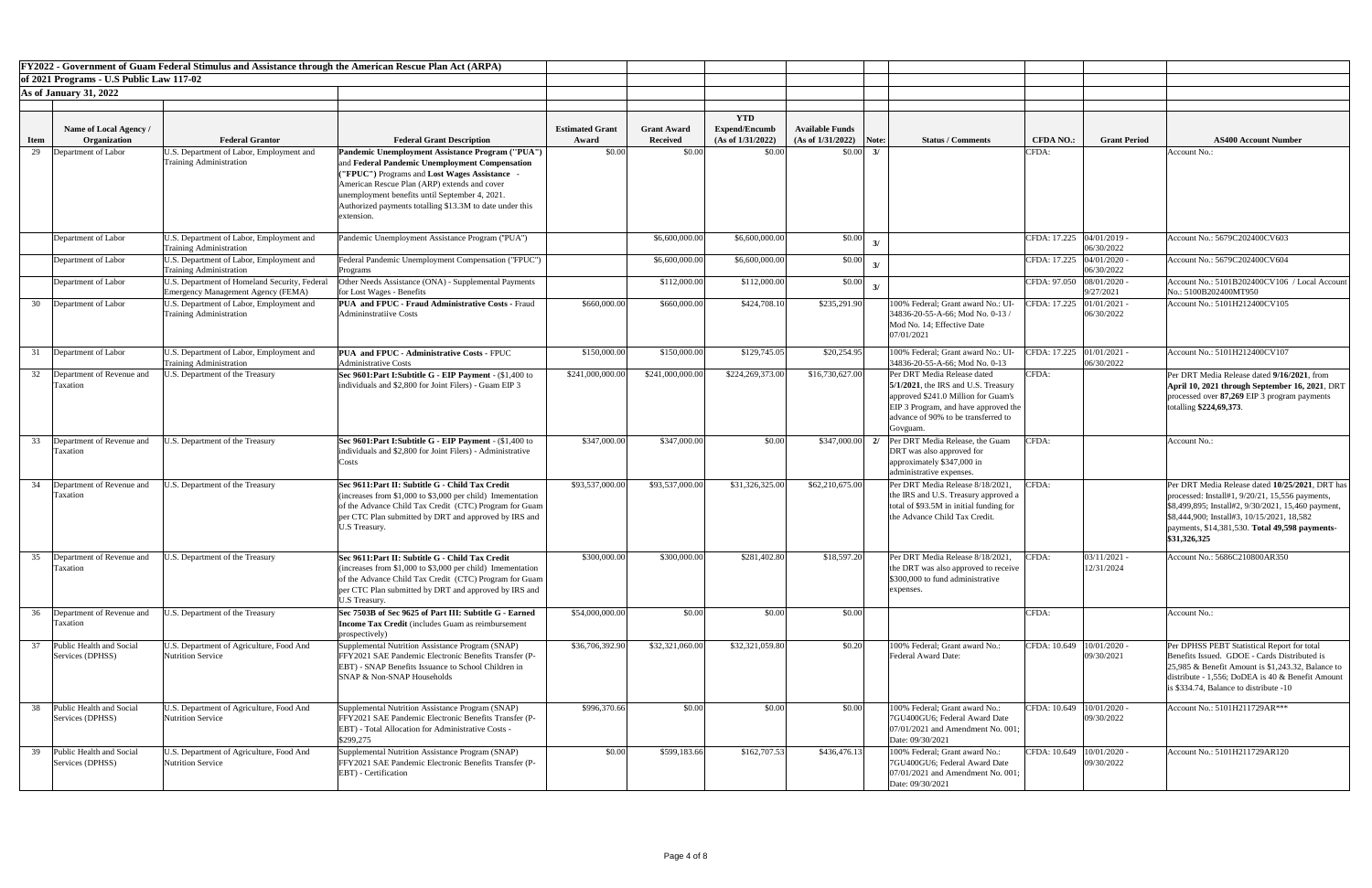|             |                                                                                                      | FY2022 - Government of Guam Federal Stimulus and Assistance through the American Rescue Plan Act (ARPA)                                             |                                                                                                                                                                                                                                                                                                                                                                 |                                 |                                       |                                                         |                                                     |                                                                                                                             |                             |                     |                               |
|-------------|------------------------------------------------------------------------------------------------------|-----------------------------------------------------------------------------------------------------------------------------------------------------|-----------------------------------------------------------------------------------------------------------------------------------------------------------------------------------------------------------------------------------------------------------------------------------------------------------------------------------------------------------------|---------------------------------|---------------------------------------|---------------------------------------------------------|-----------------------------------------------------|-----------------------------------------------------------------------------------------------------------------------------|-----------------------------|---------------------|-------------------------------|
|             | of 2021 Programs - U.S Public Law 117-02                                                             |                                                                                                                                                     |                                                                                                                                                                                                                                                                                                                                                                 |                                 |                                       |                                                         |                                                     |                                                                                                                             |                             |                     |                               |
|             | <b>As of January 31, 2022</b>                                                                        |                                                                                                                                                     |                                                                                                                                                                                                                                                                                                                                                                 |                                 |                                       |                                                         |                                                     |                                                                                                                             |                             |                     |                               |
|             |                                                                                                      |                                                                                                                                                     |                                                                                                                                                                                                                                                                                                                                                                 |                                 |                                       |                                                         |                                                     |                                                                                                                             |                             |                     |                               |
| <b>Item</b> | Name of Local Agency /<br>Organization                                                               | <b>Federal Grantor</b>                                                                                                                              | <b>Federal Grant Description</b>                                                                                                                                                                                                                                                                                                                                | <b>Estimated Grant</b><br>Award | <b>Grant Award</b><br><b>Received</b> | <b>YTD</b><br><b>Expend/Encumb</b><br>(As of 1/31/2022) | <b>Available Funds</b><br>$(As of 1/31/2022)$ Note: | <b>Status / Comments</b>                                                                                                    | <b>CFDA NO.:</b>            | <b>Grant Period</b> | <b>AS400 Account Number</b>   |
| 40          | Public Health and Social                                                                             | U.S. Department of Agriculture, Food And                                                                                                            | Supplemental Nutrition Assistance Program (SNAP)                                                                                                                                                                                                                                                                                                                | \$0.00                          | \$173,176.00                          | \$120,000.00                                            | \$53,176.00                                         | 100% Federal; Grant award No.:                                                                                              | CFDA: 10.649                | 10/01/2020          | Account No.: 5101H211729AR121 |
|             | Services (DPHSS)                                                                                     | Nutrition Service                                                                                                                                   | FFY2021 SAE Pandemic Electronic Benefits Transfer (P-<br>EBT) - ADP Development                                                                                                                                                                                                                                                                                 |                                 |                                       |                                                         |                                                     | 7GU400GU6; Federal Award Date<br>$[07/01/2021$ and Amendment No. 001;<br>Date: 09/30/2021                                   |                             | 09/30/2022          |                               |
|             | Public Health and Social<br>Services (DPHSS)                                                         | U.S. Department of Agriculture, Food And<br>Nutrition Service                                                                                       | Supplemental Nutrition Assistance Program (SNAP)<br>FFY2021 SAE Pandemic Electronic Benefits Transfer (P-<br>EBT) - Outreach                                                                                                                                                                                                                                    | \$0.00                          | \$20,000.00                           | \$4,590.00                                              | \$15,410.00                                         | 100% Federal; Grant award No.:<br>7GU400GU6; Federal Award Date<br>$[07/01/2021$ and Amendment No. 001;<br>Date: 09/30/2021 | CFDA: 10.649 10/01/2020     | 09/30/2022          | Account No.: 5101H211729AR122 |
| 42          | Public Health and Social<br>Services (DPHSS)                                                         | U.S. Department of Agriculture, Food And<br><b>Nutrition Service</b>                                                                                | Supplemental Nutrition Assistance Program (SNAP)<br>FFY2021 SAE Pandemic Electronic Benefits Transfer (P-<br>EBT) - Issuance                                                                                                                                                                                                                                    | \$0.00                          | \$204,011.00                          | \$204,010.44                                            | \$0.56                                              | 100% Federal; Grant award No.:<br>7GU400GU6; Federal Award Date<br>07/01/2021 and Amendment No. 001;<br>Date: 09/30/2021    | CFDA: 10.649 10/01/2020     | 09/30/2022          | Account No.: 5101H211729AR123 |
| 43          | Administration                                                                                       | U.S. Department of the Treasury                                                                                                                     | <b>SEC. 3201- Emergency Rental Assistance Program</b><br>$ $ (ERA2) - Program Payments                                                                                                                                                                                                                                                                          | \$28,964,017.20                 | \$0.00                                | \$0.00                                                  | \$0.00                                              | Allocation for Guam under the ERA2 CFDA: 21.023<br>Program per the U.S. Department of<br>Treasury website.                  |                             |                     | Account No.:                  |
|             | Administration                                                                                       | U.S. Department of the Treasury                                                                                                                     | <b>SEC. 3201- Emergency Rental Assistance Program</b><br>$ (\text{ERA2})$ - Administrative Costs                                                                                                                                                                                                                                                                | \$0.00                          | \$0.00                                | \$0.00                                                  | \$0.00                                              | Allocation for Guam under the ERA2 CFDA: 21.023<br>Program per the U.S. Department of<br>Treasury website.                  |                             |                     | Account No.:                  |
| 44          | Public Health and Social<br>Services (DPHSS)                                                         | U.S. Department of Health and Human Services,<br>Administration for Children and Families                                                           | <b>SEC. 2205 - Child Abuse Prevention and Treatmnt</b><br>(American Rescue Plan Act, P.L. 117-2 to carry out the<br>State grant program under section 106 of Child Abuse<br>Prevention and Treatment Act.) - Child Abuse and Neglect -<br>ARPA of 2021 Program                                                                                                  | \$70,949.00                     | \$70,949.00                           | \$12,053.85                                             | \$58,895.15                                         | 100% Federal; Grant award No.: G-<br>2101GUNCC6; Federal Award Date<br>04/29/2021                                           | CFDA: 93.669   10/01/2020 - | 09/30/2025          | Account No.: 5101H211726AR114 |
| 45          | Public Health and Social<br>Services (DPHSS)                                                         | U.S. Department of Health and Human Services,<br>Administration for Children and Families                                                           | <b>SEC. 9201 - Pandemic Emergency Assistance Fund</b><br>(American Rescue Plan Act, P.L. 117-2; section 403(c) of<br>the of the Social Security Act.) TANF-ACF-PI-2021-02 -<br>Temporary Assistance for Needy Families (TANF) program,<br>Pandemic Emergency Assistance Funds (PEAF) FY2021                                                                     | \$893,482.67                    | \$893,482.67                          | \$764,856.75                                            | \$128,625.92                                        | 100% Federal; Grant award No.:<br>2101GUTANFC6; Federal Award<br>Date 05/20/2021                                            | CFDA: 93.558 04/01/2021 -   | 09/30/2022          | Account No.: 5101H211728AR110 |
| 46          | Public Health and Social<br>Services (DPHSS)                                                         | U.S. Department of Health and Human Services,<br>Administration for Community Living                                                                | SEC. 9301 - Additional Funding for Aging and<br>Disability Services Programs (American Rescue Plan Act,<br>P.L. 117-2 for activities under the Elder Justice Act section<br>2042(b) of Title XX of the Social Security Act.) APC6-<br>ARP for APS under SSA Title XX Section 2042(b)                                                                            | \$86,060.00                     | \$86,060.00                           | \$0.00                                                  | \$86,060.00                                         | 100% Federal; Grant award No.:<br>2101GUAPC-00; Federal Award Date<br>08/03/2021                                            | CFDA: 93.747   08/01/2021 - | 09/30/2023          | Account No.: 5101H211730AR137 |
| 47          | Guam Behavioral Health and<br><b>Wellness Center (GBHWC)</b>                                         | J.S. Department of Health and Human Services,<br>Substance Abuse and Mental Health Services<br>Administration, Center for Mental Health<br>Services | <b>SEC. 2701 - Funding for Block Grants for Community</b><br>Mental Health Services (American Rescue Plan Act, P.L.<br>117-2 to carry out subparts I and III of Part B of Title XIX<br>of the Public Health Servies Act, 45 CFR part 96, with<br>respect to mental health.) ARPA Funding Plan 2021 - MH                                                         | \$925,921.00                    | \$925,921.00                          | \$5,000.00                                              | \$920,921.00                                        | 100% Federal; Grant award No.:<br>1B09SM085352-01; Federal Award<br>Date 05/17/2021                                         | CFDA: 93.958 09/01/2021 -   | 09/30/2025          | Account No.: 5101H212310AR106 |
| 48          | I Kumision I Fino' Chamoru<br>Yan I Fina'na'guen Historia<br>Yan Lina'la' Taotao Tano<br>(Kumision)  | J.S. Department of Health and Human Services,<br>dministration for Children and Families (ACF<br>Admistration for Native Americans (ANA)            | SEC. 11004 - COVID-19 Response Resources for the<br><b>Preservation and Maintenance of Native American</b><br>Languages -2021 ARPA Native Language Preservation and<br>Maintenance supplemental grants - CHamoru Language<br>Commission ("A Sustainable Framework for Teaching and<br>Learning CHamoru Nina'fitmen i Fina'na'gue yan Ineyak i<br>Fino'CHamoru") | \$311,939.00                    | \$311,939.00                          | \$0.00                                                  | \$311,939.00                                        | 100% Federal; Grant award No.:<br>90XN0221-01-00: Federal Award<br>Date: 09/01/2021                                         | CFDA: 93.587 09/01/2021 -   | 09/29/2024          | Account No.: 5101H220672PA101 |
| 49          | I Kumision I Fino' Chamoru<br>Yan I Fina'na'guen Historia<br>Yan Lina'la' Taotao Tano'<br>(Kumision) | U.S. Department of Health and Human Services,<br>Admistration for Native Americans (ANA)                                                            | SEC. 11004 - COVID-19 Response Resources for the<br>Administration for Children and Families (ACF), Preservation and Maintenance of Native American<br>Languages -2021 ARPA Native Language Preservation and<br>Maintenance supplemental grants - CHamoru Language<br>Commission ("Eyak I Fino'-ta - Developing a Bilingual<br>School Model for Guam")          | \$299,075.00                    | \$299,075.00                          | \$0.00                                                  | \$299,075.00                                        | 100% Federal; Grant award No.:<br>90NL0681-01-00: Federal Award<br>Date: 09/29/2021                                         | CFDA: 93.587 09/30/2021 -   | 06/30/2022          | Account No.: 5101H220672PA102 |
| 50          | Guam Homeland Security /<br>Office of Civil Defense                                                  | U.S. Department of Homeland Security, Federa<br>Emergency Management Agency (FEMA)                                                                  | <b>SEC. 4014 - Emergency Management Performance</b><br><b>Grant Funding - 2021 Emergency Mangement</b><br>Performance Grant (EMPG) American Rescue Plan Act                                                                                                                                                                                                     | \$280,353.00                    | \$266,335.35                          | \$5,378.59                                              | \$260,956.76                                        | 100% Federal; Grant Agreement No.:<br>EMF-2021-EP-00007-S01; Federal<br><b>Award Date 08/27/2021</b>                        | CFDA: 97.042   10/01/2020 - | 09/30/2023          | Account No.: 5101H210280EM152 |
|             | Guam Homeland Security<br>Office of Civil Defense                                                    | J.S. Department of Homeland Security, Federal<br>Emergency Management Agency (FEMA)                                                                 | <b>SEC. 4014 - Emergency Management Performance</b><br><b>Grant Funding - 2021 Emergency Mangement</b><br>Performance Grant (EMPG) American Rescue Plan Act -<br>Management and Administration                                                                                                                                                                  | \$0.00                          | \$14,017.65                           | \$0.00                                                  | \$14,017.65                                         | 100% Federal; Grant Agreement No.:<br>EMF-2021-EP-00007-S01; Federal<br>Award Date 08/27/2021                               | CFDA: 97.042   10/01/2020 - | 09/30/2023          | Account No.: 5101H210280EM153 |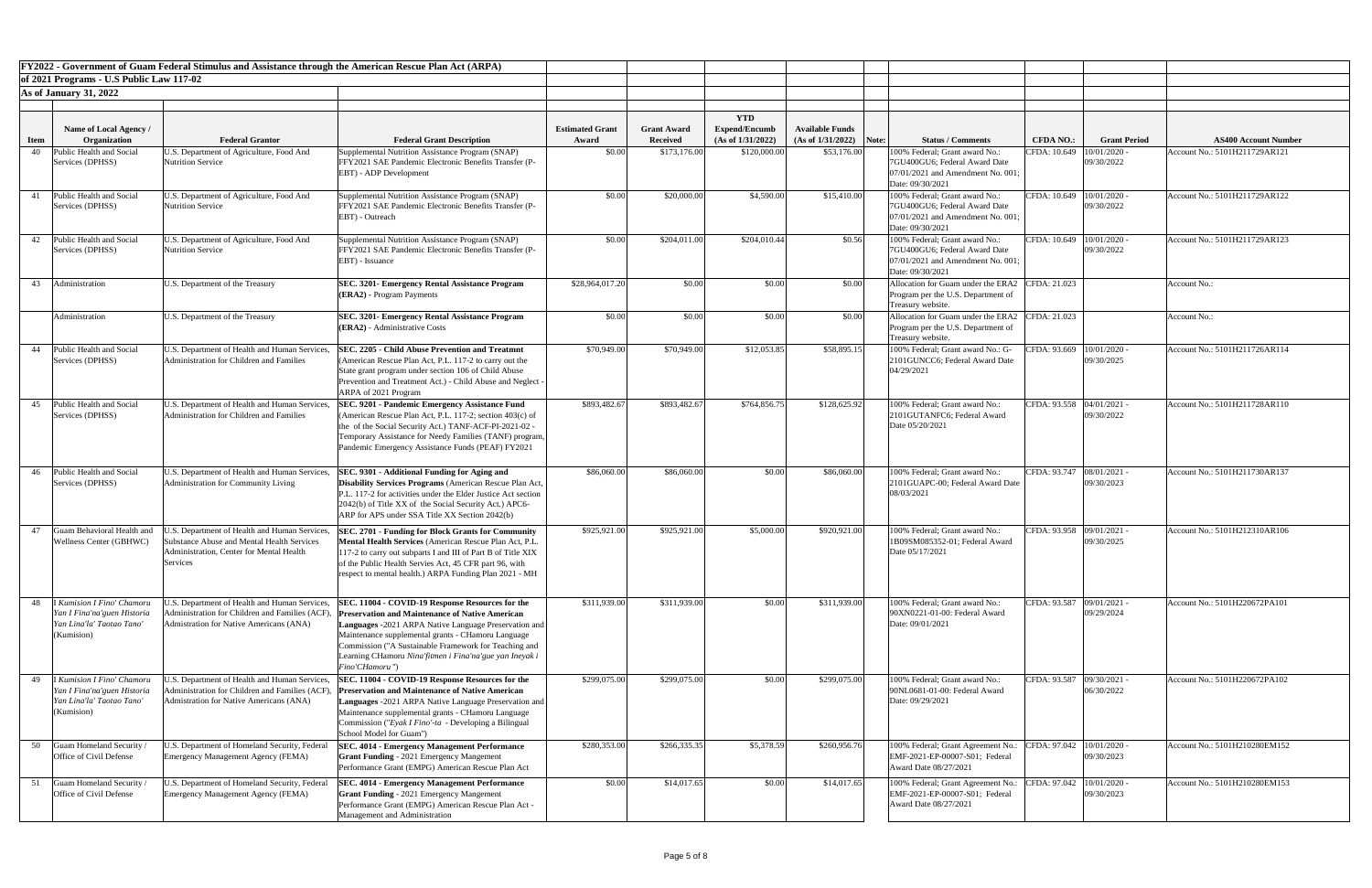| FY2022 - Government of Guam Federal Stimulus and Assistance through the American Rescue Plan Act (ARPA) |                                              |                                                                                                    |                                                                                                                            |                        |                    |                                    |                           |                                                                   |                             |                     |                               |
|---------------------------------------------------------------------------------------------------------|----------------------------------------------|----------------------------------------------------------------------------------------------------|----------------------------------------------------------------------------------------------------------------------------|------------------------|--------------------|------------------------------------|---------------------------|-------------------------------------------------------------------|-----------------------------|---------------------|-------------------------------|
| of 2021 Programs - U.S Public Law 117-02                                                                |                                              |                                                                                                    |                                                                                                                            |                        |                    |                                    |                           |                                                                   |                             |                     |                               |
|                                                                                                         | <b>As of January 31, 2022</b>                |                                                                                                    |                                                                                                                            |                        |                    |                                    |                           |                                                                   |                             |                     |                               |
|                                                                                                         |                                              |                                                                                                    |                                                                                                                            |                        |                    |                                    |                           |                                                                   |                             |                     |                               |
|                                                                                                         | <b>Name of Local Agency</b> /                |                                                                                                    |                                                                                                                            | <b>Estimated Grant</b> | <b>Grant Award</b> | <b>YTD</b><br><b>Expend/Encumb</b> | <b>Available Funds</b>    |                                                                   |                             |                     |                               |
| <b>Item</b>                                                                                             | Organization                                 | <b>Federal Grantor</b>                                                                             | <b>Federal Grant Description</b>                                                                                           | Award                  | <b>Received</b>    | (As of 1/31/2022)                  | $(As of 1/31/2022)$ Note: | <b>Status / Comments</b>                                          | <b>CFDA NO.:</b>            | <b>Grant Period</b> | <b>AS400 Account Number</b>   |
| 52                                                                                                      | Guam Behavioral Health and                   | .S. Department of Health and Human Services                                                        | <b>SEC. 2702 - Funding for Block Grants for Prevention</b>                                                                 | \$925,921.00           | \$925,921.00       | \$2,676.62                         | \$923,244.38              | 100% Federal; Grant award No.:                                    | CFDA: 93.959                | 09/01/2021          | Account No.: 5101H212310AR119 |
|                                                                                                         | <b>Wellness Center (GBHWC)</b>               | Substance Abuse and Mental Health Services<br>Administration, Center for Mental Health             | and Treatment for Substance Abuse (American Rescue<br>Plan Act, P.L. 117-2 to carry out Subparts II & III, of Part B       |                        |                    |                                    |                           | 1B08TI083935-01 Federal Award<br>Date 05/17/2021                  |                             | 09/30/2025          |                               |
|                                                                                                         |                                              | Services                                                                                           | of Title XIX of the Public Health Servies Act, 45 CFR part                                                                 |                        |                    |                                    |                           |                                                                   |                             |                     |                               |
|                                                                                                         |                                              |                                                                                                    | 96) - Substance Abuse Prevention and Treatment Block<br>Grant 2021 ARPA                                                    |                        |                    |                                    |                           |                                                                   |                             |                     |                               |
|                                                                                                         | Public Health and Social                     | U.S. Department of Health and Human Services,                                                      | Medicaid American Rescue Plan Act - Medicaid Assistance                                                                    | \$1,000,000.00         | \$1,000,000.00     | \$0.00                             | \$1,000,000.00            | 100% Federal; Grant award No.:                                    | CFDA: 93.778   10/01/2021 - |                     | Account No.: 5101H221723AR152 |
|                                                                                                         | Services (DPHSS)                             | Centers for Medicare & Medicaid Services                                                           | Payments (MAP/ARP)                                                                                                         |                        |                    |                                    |                           | 2205GQARPT; (FIRST/2021); Federal                                 |                             | 09/30/2022          |                               |
|                                                                                                         | Guam Behavioral Health and                   |                                                                                                    |                                                                                                                            | \$125,000.00           | \$125,000.00       |                                    |                           | Award Date 10/01/2021<br>100% Federal; Grant award No.:           |                             |                     | Account No.: 5101H212310AR120 |
| 54                                                                                                      | <b>Wellness Center (GBHWC)</b>               | U.S. Department of Health and Human Services,<br><b>Substance Abuse and Mental Health Services</b> | <b>SEC. 2702 - Funding for Block Grants for Prevention</b><br>and Treatment for Substance Abuse (American Rescue)          |                        |                    | \$21,093.75                        | \$103,906.25              | 1B08TI084624-01; FAIN No:                                         | CFDA: 93.959 09/01/2021 -   | 09/30/2025          |                               |
|                                                                                                         |                                              | Administration, Center for Mental Health                                                           | Plan Act, P.L. 117-2 to carry out Subparts II & III, of Part B                                                             |                        |                    |                                    |                           | B08TI084624-01; Federal Award                                     |                             |                     |                               |
|                                                                                                         |                                              | <b>Services</b>                                                                                    | of Title XIX of the Public Health Servies Act, 45 CFR part<br>96) -Substance Abuse Prevention & Treatment Block            |                        |                    |                                    |                           | Date 08/10/2021                                                   |                             |                     |                               |
|                                                                                                         |                                              |                                                                                                    | Grants - SABG FY2021 ARP Mitigation                                                                                        |                        |                    |                                    |                           |                                                                   |                             |                     |                               |
| 55                                                                                                      | Public Health and Social                     | U.S. Department of Health and Human Services,                                                      | American Rescue Plan Act (P.L. 117-2) Health Care                                                                          | \$627,512.00           | \$627,512.00       | \$0.00                             | \$627,512.00              | 100% Federal; Grant award No.: 1                                  | CFDA: 93.526 09/15/2021 -   |                     | Account No.: 5101F211716AR110 |
|                                                                                                         | Services (DPHSS)                             | <b>Health Resources and Services Administration</b>                                                | Infrastructure Support - Guam Community Health Centers<br>Expansion of Northern Region Community Health Center             |                        |                    |                                    |                           | CBECS43864-01-00; FAIN No.:<br>CBE43864; Federal Award Date       |                             | 09/14/2024          |                               |
|                                                                                                         |                                              |                                                                                                    |                                                                                                                            |                        |                    |                                    |                           | 08/28/2021                                                        |                             |                     |                               |
| 56                                                                                                      | Public Health and Social                     | U.S. Department of Health and Human Services,                                                      | Guam Behavioral Risk Factor Surveillance System                                                                            | \$4,795.00             | \$4,795.00         | \$4,795.00                         | \$0.00                    | 100% Federal; Grant award No.: 5                                  | CFDA: 93.336 08/01/2021 -   |                     | Account No.: 5101H211710DC105 |
|                                                                                                         | Services (DPHSS)                             | <b>Centers for Disease Control and Prevention</b><br>(CDC)                                         | (BRFSS) Impact in Population Health - Notice of Funding<br>Opportunity (NOFO) Component - COVID-19 Optional                |                        |                    |                                    |                           | NU58DP006902-02-00; FAIN No.:<br>NU58DP006902; Federal Award Date |                             | 07/31/2022          |                               |
|                                                                                                         |                                              |                                                                                                    | Industry and Occupation Module                                                                                             |                        |                    |                                    |                           | 09/01/2021                                                        |                             |                     |                               |
|                                                                                                         | Public Health and Social                     | U.S. Department of Health and Human Services,                                                      | American Rescue Plan Act Funding for Home Visiting -                                                                       | \$100,000.00           | \$100,000.00       | \$8,919.32                         | \$91,080.68               | 100% Federal; Grant award No.:                                    | CFDA: 93.870 05/01/2021 -   |                     | Account No.: 5101H211719AR107 |
|                                                                                                         | Services (DPHSS)                             | <b>Health Resources and Services Administration</b>                                                | Maternal, Infant and Early Childhood Homevisiting<br>(MIECHV) Grant Program                                                |                        |                    |                                    |                           | 6X11MC41955-01-01; Federal Award<br>Date 07/16/2021               |                             | 09/30/2023          |                               |
| 58                                                                                                      | Bureau of Statistics and Plans               | J.S. Department of Commerce, Economic                                                              | Economic Adjustment Assistance - FY2021 ARPA                                                                               | \$1,000,000.00         | \$0.00             | \$0.00                             | \$0.00                    | 100% Federal; Grant award No.:                                    | CFDA: 11.307   12/01/2021 - |                     | Account No.: 5101H220910DC101 |
|                                                                                                         | (BSP)                                        | Development Administration (EDA)                                                                   | Statewide Planning to Support Economic Development                                                                         |                        |                    |                                    |                           | ED22SEA3070010; Federal Award                                     |                             | 05/30/2024          |                               |
|                                                                                                         |                                              |                                                                                                    | Activities to Prevent, Pepare for and Respond to the<br>Coronavirus Pandemic on Guam . Funds are prioritized to            |                        |                    |                                    |                           | Date 11/23/2021                                                   |                             |                     |                               |
|                                                                                                         |                                              |                                                                                                    | be used for:                                                                                                               |                        |                    |                                    |                           |                                                                   |                             |                     |                               |
|                                                                                                         |                                              |                                                                                                    | () Guam Agriculuture Master Plan                                                                                           | \$0.00                 | \$375,000.00       | \$0.00                             | \$375,000.00              |                                                                   | CFDA: 11.307   12/01/2021 - |                     |                               |
|                                                                                                         |                                              |                                                                                                    | 2) Study for Development of Additive Manufacturing on                                                                      | \$0.00                 | \$300,000.00       | \$0.00                             | \$300,000.00              |                                                                   | CFDA: 11.307   12/01/2021 - | 05/30/2024          |                               |
|                                                                                                         |                                              |                                                                                                    | Guam                                                                                                                       |                        |                    |                                    |                           |                                                                   |                             | 05/30/2024          |                               |
|                                                                                                         |                                              |                                                                                                    | 3) Feasibility Study for the Development of Transshipment<br>Industry on Guam                                              | \$0.00                 | \$250,000.00       | \$0.00                             | \$250,000.00              |                                                                   | CFDA: 11.307   12/01/2021 · | 05/30/2024          |                               |
|                                                                                                         |                                              |                                                                                                    | 4) Developmet of an Economic Impact Model                                                                                  | \$0.00                 | \$75,000.00        | \$0.00                             | \$75,000.00               |                                                                   | CFDA: 11.307   12/01/2021 - |                     |                               |
| 59                                                                                                      |                                              |                                                                                                    | Office of I Maga hagan Guahan U.S. Federal Communications Commission (FCC) Emergency Connectivity Fund Support - Emergency | \$6,327,126.00         | \$0.00             | \$0.00                             | \$0.00                    | Per US FCC Website, Emergency                                     | CFDA:                       | 05/30/2024          | Account No.:                  |
|                                                                                                         |                                              |                                                                                                    | Connectivity Fund Waves 1-5 Obligations, Wave 1 Total                                                                      |                        |                    |                                    |                           | <b>Connectivity Fund Waves 1-5</b>                                |                             |                     |                               |
|                                                                                                         |                                              |                                                                                                    | <b>Committed Funding</b>                                                                                                   |                        |                    |                                    |                           | <b>Obligations by Congressional District</b>                      |                             |                     |                               |
| 60                                                                                                      | Public Health and Social                     | U.S. Department of Health and Human Services,                                                      | American Rescue Act Plan of 2021: Subtitle E - Family                                                                      | \$415,625.00           | \$415,625.00       | \$1,327.57                         | \$414,297.43              | and Applicant<br>100% Federal: Grant award No.:                   | CFDA: 93.671                | 10/01/2020          | Account No.: 5101H211726AR103 |
|                                                                                                         | Services (DPHSS)                             | Administration for Children and Families                                                           | Violence Prevention and Services / Domestic Violence                                                                       |                        |                    |                                    |                           | 2201GUFTC6; FAIN# 2201GUFTC6:                                     |                             | 09/30/2025          |                               |
|                                                                                                         | Public Health and Social                     |                                                                                                    | Shelter and Supportive Services                                                                                            |                        |                    |                                    |                           | Federal Award Date: 10/25/2021                                    | CFDA: 93.323 08/01/2021 -   |                     | Account No.: 5101H211713AR146 |
|                                                                                                         | Services (DPHSS)                             | U.S. Department of Health and Human Services,<br><b>Centers for Disease Control and Prevention</b> | Epidemiology and Laboratory Capacity for Infectious<br>Disease (ELC) on Guam - COVID Funded Component                      | \$2,321,414.00         | \$2,321,414.00     | \$0.00                             | \$2,321,414.00            | 100% Federal; Grant award No.: 6<br>NU50CK000531-03-01; FAIN#     |                             | 07/31/2022          |                               |
|                                                                                                         |                                              | (CDC)                                                                                              | Supplement -Data Modernization                                                                                             |                        |                    |                                    |                           | NU50CK000531; Federal Award                                       |                             |                     |                               |
|                                                                                                         |                                              |                                                                                                    |                                                                                                                            |                        |                    |                                    |                           | Date: 08/05/2021                                                  |                             |                     |                               |
| 62                                                                                                      | Public Health and Social<br>Services (DPHSS) | U.S. Department of Health and Human Services,<br><b>Centers for Disease Control and Prevention</b> | Epidemiology and Laboratory Capacity for Infectious<br>Disease (ELC) on Guam - COVID Funded Component                      | \$700,000.00           | \$700,000.00       | \$0.00                             | \$700,000.00              | 100% Federal; Grant award No.: 6<br>NU50CK000531-03-01; FAIN#     | CFDA: 93.323 08/01/2021 -   | 07/31/2022          | Account No.: 5101H211713CV145 |
|                                                                                                         |                                              | (CDC)                                                                                              | Supplemen - Detection & Mitigation of COVID in                                                                             |                        |                    |                                    |                           | NU50CK000531; Federal Award                                       |                             |                     |                               |
| 63                                                                                                      | Department of Labor                          | U.S. Department of Labor, Employment and                                                           | <b>Confinement Facilities</b><br>CARES/American Rescue Plan Act (ARPA) - FY2022                                            | \$94,300.00            | \$94,300.00        | \$0.00                             | \$94,300.00               | Date: 08/05/2021<br>100% Federal; Grant award No.: UI-            | CFDA: 17.225 01/01/2021 -   |                     | Account No.: 5101H212400AR102 |
|                                                                                                         |                                              | <b>Training Administration</b>                                                                     | Pandemic Unemployment Assistance (PUA) program -                                                                           |                        |                    |                                    |                           | 34836-20-55-A-66; Mod No. 0-15                                    |                             | 06/30/2022          |                               |
|                                                                                                         |                                              |                                                                                                    | Administration                                                                                                             |                        |                    |                                    |                           |                                                                   |                             |                     |                               |
|                                                                                                         |                                              |                                                                                                    |                                                                                                                            |                        |                    |                                    |                           |                                                                   |                             |                     |                               |
|                                                                                                         |                                              |                                                                                                    |                                                                                                                            |                        |                    |                                    |                           |                                                                   |                             |                     |                               |
|                                                                                                         |                                              |                                                                                                    |                                                                                                                            |                        |                    | \$496,854,694.30                   | \$846,989,522.53          |                                                                   |                             |                     |                               |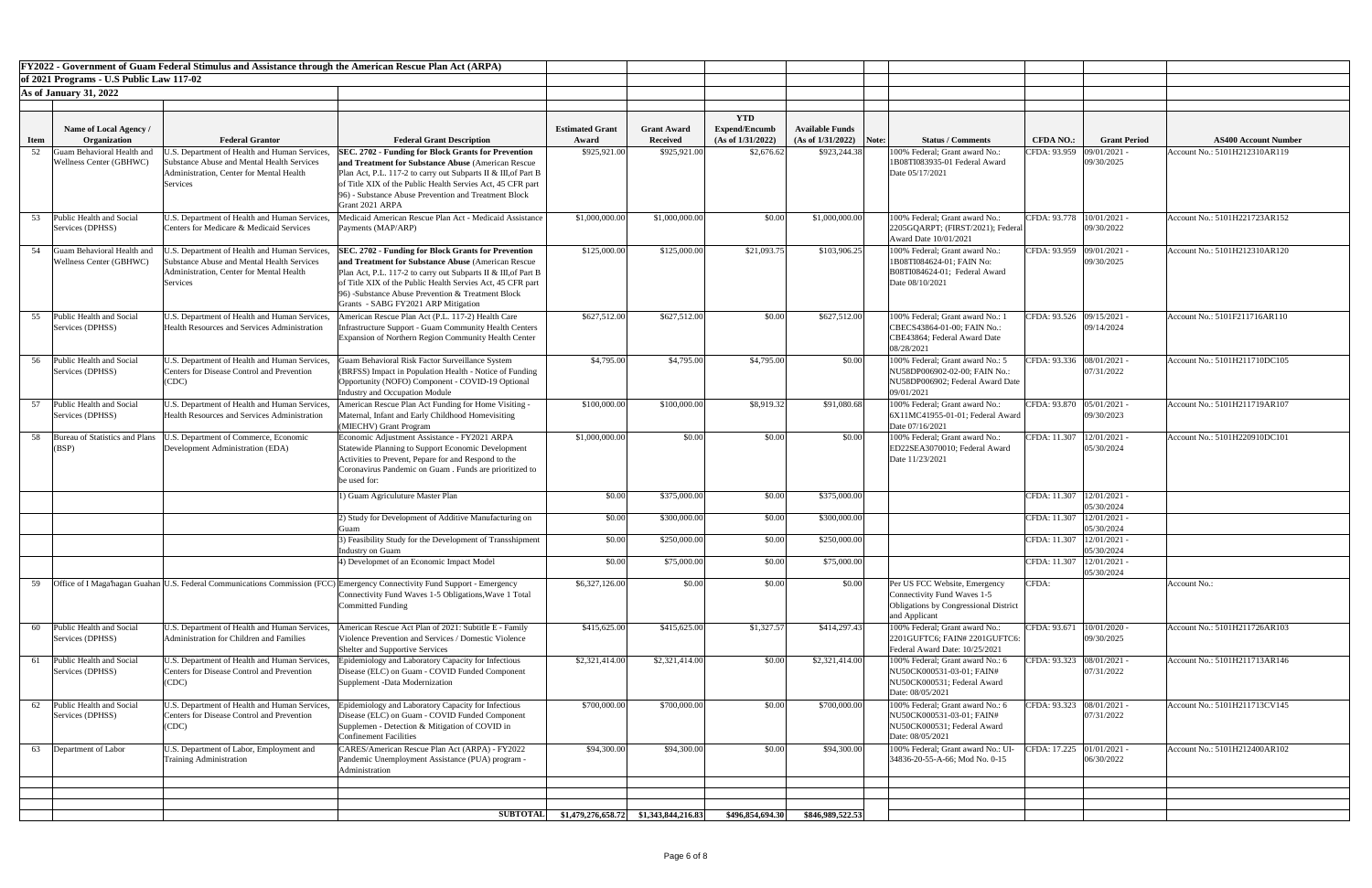|             |                                                                                | FY2022 - Government of Guam Federal Stimulus and Assistance through the American Rescue Plan Act (ARPA) |                                                                                                                                                                                                                                                               |                                 |                                |                                                         |                                                     |                                                                                                                                                                                               |                            |                            |                                                                                                                                                                 |
|-------------|--------------------------------------------------------------------------------|---------------------------------------------------------------------------------------------------------|---------------------------------------------------------------------------------------------------------------------------------------------------------------------------------------------------------------------------------------------------------------|---------------------------------|--------------------------------|---------------------------------------------------------|-----------------------------------------------------|-----------------------------------------------------------------------------------------------------------------------------------------------------------------------------------------------|----------------------------|----------------------------|-----------------------------------------------------------------------------------------------------------------------------------------------------------------|
|             | of 2021 Programs - U.S Public Law 117-02                                       |                                                                                                         |                                                                                                                                                                                                                                                               |                                 |                                |                                                         |                                                     |                                                                                                                                                                                               |                            |                            |                                                                                                                                                                 |
|             | <b>As of January 31, 2022</b>                                                  |                                                                                                         |                                                                                                                                                                                                                                                               |                                 |                                |                                                         |                                                     |                                                                                                                                                                                               |                            |                            |                                                                                                                                                                 |
|             |                                                                                |                                                                                                         |                                                                                                                                                                                                                                                               |                                 |                                |                                                         |                                                     |                                                                                                                                                                                               |                            |                            |                                                                                                                                                                 |
|             | Name of Local Agency /<br>Organization                                         | <b>Federal Grantor</b>                                                                                  | <b>Federal Grant Description</b>                                                                                                                                                                                                                              | <b>Estimated Grant</b><br>Award | <b>Grant Award</b><br>Received | <b>YTD</b><br><b>Expend/Encumb</b><br>(As of 1/31/2022) | <b>Available Funds</b><br>$(As of 1/31/2022)$ Note: | <b>Status / Comments</b>                                                                                                                                                                      | <b>CFDA NO.:</b>           | <b>Grant Period</b>        | <b>AS400 Account Number</b>                                                                                                                                     |
| <b>Item</b> |                                                                                |                                                                                                         |                                                                                                                                                                                                                                                               |                                 |                                |                                                         |                                                     |                                                                                                                                                                                               |                            |                            |                                                                                                                                                                 |
|             |                                                                                | Federal Assistance Estimates for Autonomous, Semi-autonomous Agencies and Other                         |                                                                                                                                                                                                                                                               |                                 |                                |                                                         |                                                     |                                                                                                                                                                                               |                            |                            |                                                                                                                                                                 |
|             |                                                                                |                                                                                                         |                                                                                                                                                                                                                                                               |                                 |                                |                                                         |                                                     |                                                                                                                                                                                               |                            |                            |                                                                                                                                                                 |
|             | <b>Guam Memorial Hospital</b><br>Authority (GMHA)                              | J.S. Department of Health and Human Services,<br>Assistant Secretary for Preparedness & Response        | unding Assistance under the National Bioterrorism<br>Hospital Preparedness Program (GMHA to focus on<br>activities that advance progress toward meeting the goals of<br>the 2017-2022 Health Care Preparedness and Response<br>Capabilities.)                 | \$356,511.00                    | \$356,511.00                   | \$0.00                                                  | \$356,511.00                                        | Total amount of \$356,511 in Federal<br>2l<br>funds obligated this budget period.<br>Total amount of federal award is<br>\$883,047 including cost sharing or<br>matching this project period. | CFDA:                      | 07/01/2019 -<br>06/30/2024 | Account No.:                                                                                                                                                    |
|             | University of Guam (UOG)                                                       | J.S. Department of Education, Office of<br>Postsecondary Education (OPE)                                | SEC. 2003. Higher Education Emergency Relief Fund<br>$HEERF$ ) - HEERF III allocations to institutions of higher<br>education - Student Aid Portion                                                                                                           | \$6,092,081.00                  | \$6,092,081.00                 | \$3,991,700.00                                          | \$2,100,381.00                                      | Per HEERF III Allocations for Public<br>and Nonprofit Institutions under ARP<br>section 2003 (a)(1) for the student<br>portion.                                                               | <b>CFDA: 84.425E</b>       | 04/24/2020<br>05/20/2022   | Per information received from UOG, 2/24/2022                                                                                                                    |
|             | University of Guam (UOG)                                                       | J.S. Department of Education, Office of<br>Postsecondary Education (OPE)                                | SEC. 2003. Higher Education Emergency Relief Fund<br>$HEERF$ ) - HEERF III allocations to institutions of higher<br>education - Institutional Portion                                                                                                         | \$6,077,488.00                  | \$6,077,488.00                 | \$2,102,809.53                                          | \$3,974,678.47                                      | Per HEERF III Allocations for Public<br>and Nonprofit Institutions under ARP<br>section 2003 (a)(1) for the institutional<br>portion.                                                         | CFDA: 84.425F              | 05/06/2020<br>05/20/2022   | Per information received from UOG, 2/24/2022                                                                                                                    |
|             | University of Guam (UOG)                                                       | J.S. Department of Education, Office of<br>Postsecondary Education                                      | CARES Act: Higher Education Emergency Relief Fund -<br>Strengthen Asian American and Native American Pacific<br>Islander-serving Institutions (AANAPISI) - Section<br>18004(a)(2)                                                                             | \$5,997,760.00                  | \$5,997,760.00                 | \$3,530,278.65                                          | \$2,467,481.35                                      | Formula allocations for Section<br>18004(a)(2) of CARES Act per OPE<br>website                                                                                                                | CFDA: 84.425L 7/02/2020 -  | 07/01/2021                 | Per information received from UOG, 2/24/2022                                                                                                                    |
|             | <b>Guam Community College</b><br>(GCC)                                         | J.S. Department of Education, Office of<br>Postsecondary Education (OPE)                                | SEC. 2003. Higher Education Emergency Relief Fund<br>$HEERF$ ) - HEERF III allocations to institutions of higher<br>education - Student Aid Portion                                                                                                           | \$2,895,102.00                  | \$2,895,102.00                 | \$1,743,110.00                                          | \$1,151,992.00                                      | Per HEERF III Allocations for Public<br>and Nonprofit Institutions under ARP<br>section 2003 (a)(1) for both the<br>student and institutional portions.                                       | <b>CFDA: 84.425E</b>       | 04/24/2020<br>05/12/2022   | Per information received from GCC, 2/06/2022                                                                                                                    |
|             | <b>Guam Community College</b><br>(GCC)                                         | J.S. Department of Education, Office of<br>Postsecondary Education (OPE)                                | SEC. 2003. Higher Education Emergency Relief Fund<br>(HEERF) - HEERF III allocations to institutions of higher<br>education - Institutional Portion                                                                                                           | \$2,895,100.00                  | \$2,895,100.00                 | \$0.00                                                  | \$2,895,100.00                                      | Per HEERF III Allocations for Public<br>and Nonprofit Institutions under ARP<br>section 2003 (a)(1) for both the<br>student and institutional portions.                                       | <b>FDA: 84.425F</b>        | 05/06/2020<br>05/12/2022   | Per information received from GCC, 2/06/2022                                                                                                                    |
|             | <b>Guam Community College</b><br>(GCC)                                         | J.S. Department of Education, Office of<br><b>Postsecondary Education</b>                               | <b>CARES Act: Higher Education Emergency Relief Fund -</b><br>Strengthen Asian American and Native American Pacific<br>Islander-serving Institutions (AANAPISI) - Section<br>18004(a)(2)                                                                      | \$2,759,981.00                  | \$2,759,981.00                 | \$815,049.20                                            | \$1,944,931.80                                      | Formula allocations for Section<br>18004(a)(2) of CARES Act per OPE<br>website                                                                                                                | CFDA: 84.425L 06/08/2020 - | 03/03/2022                 | Per information received from GCC, 2/06/2022                                                                                                                    |
|             | Pacific Islands University<br>(PIU)                                            | J.S. Department of Education, Office of<br>Postsecondary Education (OPE)                                | SEC. 2003. Higher Education Emergency Relief Fund<br>(HEERF) - HEERF III allocations to institutions of higher<br>education - Student Aid Portion                                                                                                             | \$172,636.00                    | \$172,636.00                   | \$0.00                                                  | \$172,636.00                                        | <b>Per HEERF III Allocations for Public</b><br>2/<br>and Nonprofit Institutions under ARP<br>section 2003 (a)(1) for both the<br>student and institutional portions.                          | CFDA: 84.425E              | 04/24/2020<br>05/20/2022   | Account No.:                                                                                                                                                    |
|             | Pacific Islands University<br>(PIU)                                            | J.S. Department of Education, Office of<br>Postsecondary Education (OPE)                                | SEC. 2003. Higher Education Emergency Relief Fund<br>(HEERF) - HEERF III allocations to institutions of higher<br>education - Institutional Portion                                                                                                           | \$171,499.00                    | \$171,499.00                   | \$0.00                                                  | \$171,499.00                                        | <b>Per HEERF III Allocations for Public</b><br>2l<br>and Nonprofit Institutions under ARP<br>section 2003 (a)(1) for both the<br>student and institutional portions.                          | <b>FDA: 84.425F</b>        | 05/06/2020<br>05/20/2022   | <b>Account No.:</b>                                                                                                                                             |
| 10          | Pacific Islands University                                                     | J.S. Department of Education, Office of<br><b>Postsecondary Education</b>                               | CARES Act: Higher Education Emergency Relief Fund -<br>Strengthen Asian American and Native American Pacific<br>Islander-serving Institutions (AANAPISI) - Section<br>18004(a)(2)                                                                             | \$163,679.00                    | \$163,679.00                   | \$0.00                                                  | \$163,679.00                                        | Formula allocations for Section<br>2/<br>$18004(a)(2)$ of CARES Act per OPE<br>website                                                                                                        | CFDA: 84.425L 06/08/2020 - | 03/03/2022                 | Per U.S. DOE website - Allocations to Participati<br><b>Schools - Institutional Portion</b>                                                                     |
|             | <b>Guam Humanities Council</b><br>(Non-profit Organization)                    | National Foundation on the Arts and Humanities<br>(NEH)                                                 | SEC. 2022. National Endowment for the Humanities -<br>American Rescue Act Supplements to State and<br>urisdictional Humanities Council (Emergency Relief to<br>assist cultural institutions in recovering from the economic<br>impact of the COVID pandemic.) | \$211,609.00                    | \$211,609.00                   | \$170,000.00                                            | \$41,609.00                                         | Per the National Edowment for the<br>2l<br>Humanities website - Funding<br>Allocation to Guam, June 2021.                                                                                     | CFDA: 45.129               | 10/01/2021<br>01/01/2022   | Per Pacific Daily News article dated 2/3/2022, th<br>Humanities Guahan emergency relief program<br>provided \$170,000 in grants to 9 nonprofit<br>organizations |
| 12          | A.B. Won Pat Guam<br>International Airport Authority   Aviation Administration | U.S. Department of Transportation, Federal                                                              | Airport Coronavirus Response Grant Program (ACRGP)                                                                                                                                                                                                            | \$15,763,258.00                 | \$0.00                         | \$0.00                                                  | \$0.00                                              |                                                                                                                                                                                               | CFDA: 20.106               |                            | Per information received from GIAA, 2/24/2022                                                                                                                   |
|             |                                                                                |                                                                                                         | <b>Airport Rescue Grants - Primary Airports (Primary</b><br>Entitlements/Cargo Entitlements/Enplanement s Allocation)                                                                                                                                         |                                 | \$14,177,582.00                | \$10,876,388.00                                         | \$3,301,194.00                                      |                                                                                                                                                                                               | CFDA: 20.106               |                            | Per information received from GIAA, 2/24/2022                                                                                                                   |
|             |                                                                                |                                                                                                         | <b>Airport Rescue Grants - Concessions Relief (Small</b><br><b>Business Concession/Large Business Concession)</b>                                                                                                                                             |                                 | \$1,585,676.00                 | \$0.00                                                  | \$1,585,676.00                                      |                                                                                                                                                                                               | CFDA: 20.106               |                            | Per information received from GIAA, 2/24/2022                                                                                                                   |